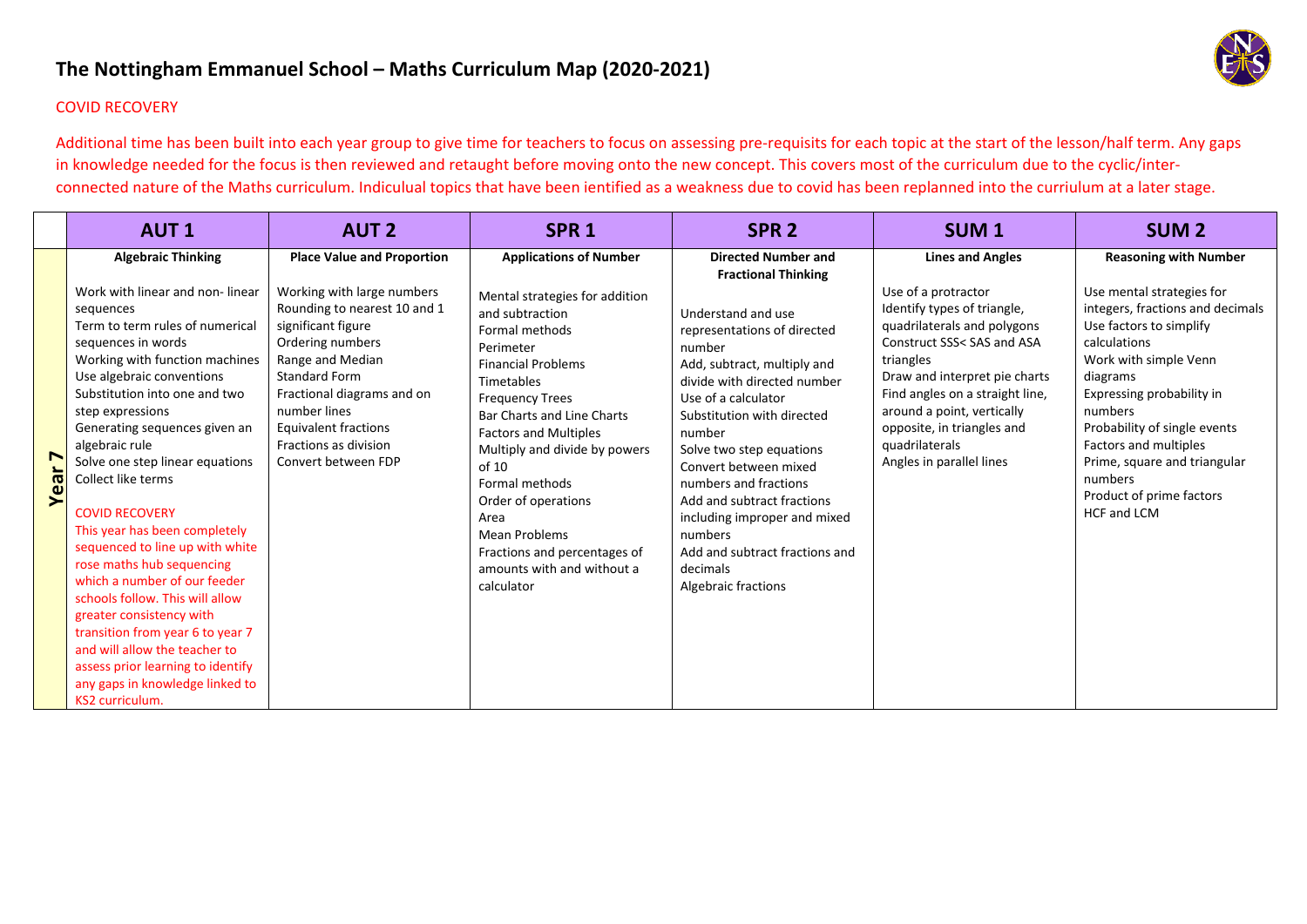|   | <b>Proportional reasoning</b>    | <b>Expressions, Equations and</b> | 2D Geometry                       | <b>Sequences</b>                | <b>3D Geometry</b>              | <b>Statistics and probability</b> |
|---|----------------------------------|-----------------------------------|-----------------------------------|---------------------------------|---------------------------------|-----------------------------------|
|   |                                  | <b>Inequalities</b>               |                                   |                                 |                                 |                                   |
|   | Solve problems involving ratio   | Identify prime numbers            | Rounding to decimal places and    | Find patterns in spatial        | Use isometric paper to draw 3D  | Plot Scatter diagrams             |
|   | Find percentages of amounts      | Identify factors and HCF          | significant figures               | sequences                       | shapes                          | Interpret scatter diagrams        |
|   | Find percentage increase and     | Prime factorisation               | Find the area of compound         | Find different ways of          | Draw plans and elevations of 3D | Understand correlation and        |
|   | decrease                         | Using prime factorisation to      | shapes                            | describing spatial sequences    | shapes                          | causation                         |
|   | Develop understanding of ratio   | calculate HCF and LCM             | Solve word problems involving     | Find the nth term of linear     | Find the volume of cuboids      | Expressing probability in         |
|   | tables                           | Use basic index rules             | areas                             | sequences                       | Find the volume of shapes made  | numbers                           |
|   | Use ratio tables to solve        | Use algebraic conventions         | Understand the relationship       | All about Fibonacci             | from cuboids                    | Probabiity of single events       |
|   | proportional word problems       | Multiply single brackets          | between the circumference and     |                                 | Use nets to find the surface    | Understanding mutually            |
|   |                                  | Factorise single brackets         | radius of the circle              | <b>COVID RECOVERY</b>           | Area of cuboids                 | exclusive events                  |
|   | <b>COVID RECOVERY</b>            | Form equations and inequalities   | Find the circumference of a       | Reduced content in this half    | Pyramids and prisms             | <b>Relative Frequency</b>         |
| ထ | There is a greater emphasis on   | Use different representations     | circle given a radius or diameter | term to allow teachers to catch | Find the volume of prisms       | Sample Space Diagrams             |
| đ | calculating without a calculator | for equations                     | Find the radius of diameter of a  | up from any additional lesson   | Find the volume of pyramids     | Independent events                |
|   | this year to allow teachers to   | Solve linear equations            | circle given the circumference    | time given to teaching missed   | and cones                       | <b>Tree Diagrams</b>              |
|   | assess any arithmetic/number     | Solve linear inequalities         | Find the length of arcs           | pre-requisites                  | Find the volumes of spheres     | Using Tree Diagrams without       |
|   | gaps in knowledge from last      | Solve word problems that lead     | Find the area of a circle given a |                                 | and compound shapes             | replacement                       |
|   | year.                            | to linear equations               | radius or diameter                |                                 |                                 |                                   |
|   |                                  | Ratio and Algebra                 | Find the radius or diameter of a  |                                 |                                 |                                   |
|   |                                  | Solve linear inequalities         | circle given the area             |                                 |                                 |                                   |
|   |                                  |                                   | Find the area and perimeter of    |                                 |                                 |                                   |
|   |                                  | <b>COVID RECOVERY</b>             | compound shapes involving         |                                 |                                 |                                   |
|   |                                  | Additional time spent at the      | circles                           |                                 |                                 |                                   |
|   |                                  | start of topic ensure students    |                                   |                                 |                                 |                                   |
|   |                                  | have a firm understanding on      |                                   |                                 |                                 |                                   |
|   |                                  | HCF and LCM from year 7           |                                   |                                 |                                 |                                   |
|   |                                  |                                   |                                   |                                 |                                 |                                   |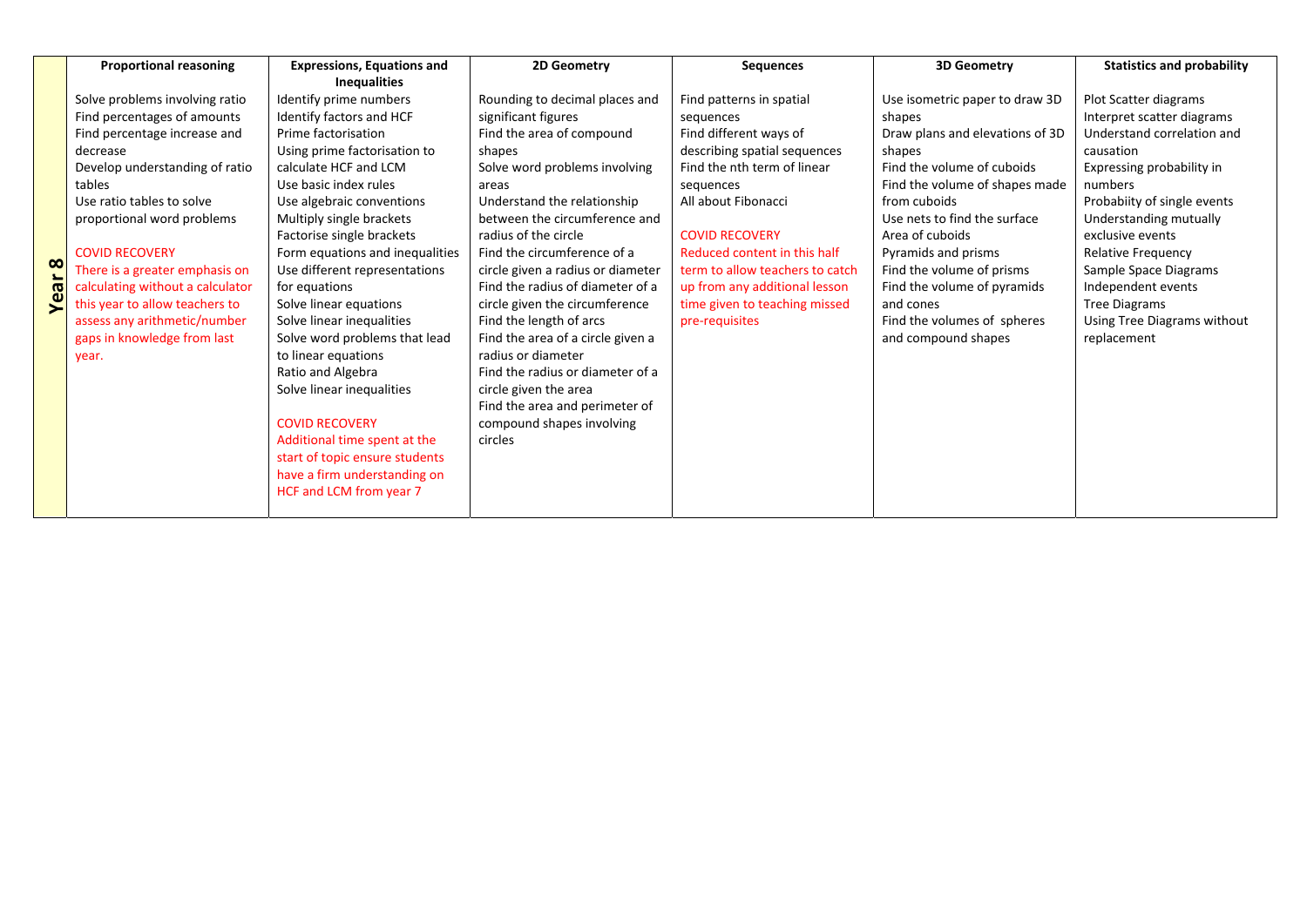|          | <b>Algebraic Manipulation</b>   | <b>Further Coordinate Geometry</b> | Angles, Construction and       | <b>Quadratic Expressions,</b>        | <b>Pythagoras, Surds and Surface</b> | <b>Probability and Venn Diagrams</b> |
|----------|---------------------------------|------------------------------------|--------------------------------|--------------------------------------|--------------------------------------|--------------------------------------|
|          |                                 |                                    | Congruence                     | <b>Equations and Graphs</b>          | Area                                 |                                      |
|          | Multiply out two or more        | Use multiple representations of    |                                |                                      |                                      | Sample space diagrams                |
|          | brackets                        | straight lines                     | Know and use angle rules for   | Drawing Quadratic Graphs             | Finding the hypotenuse               | Drawing tree diagrams                |
|          | Factorise quadratic expressions | Understanding and using $y = mx$   | parallel lines                 | Finding roots of quadratic           | Finding a shorter side               | Using tree diagrams without          |
|          | Cancel algebraic fractions      | $+ C$                              | Know and use angles in         | equations by factorising             | <b>Pythagoras Problems</b>           | replacement                          |
|          | Multiply and divide algebraic   | Understand the link between        | polygons                       | Form and Solve Quadratic             | Introducing Surds                    | Frequency trees                      |
|          | fractions                       | parallel and perpendicular lines   | Understand when shapes         | Equation by factorising by $(a = 1)$ | Simplifying Surds                    | <b>Frequency Trees</b>               |
|          | Add and subtract algebraic      |                                    | tessellate                     | Form and Solve Quadratic             | <b>Manipulating Surds</b>            | Venn Diagrams                        |
| $\sigma$ | fractions                       |                                    | Construct triangles            | Equation by factorising (a>1)        | Expanding brackets with surds        | Finding probabilities from a         |
|          |                                 |                                    | Identify when triangles are    | Complete the Square                  | <b>Rationalising Surds</b>           | Venn Diagrams                        |
| Yea      |                                 |                                    | congruent                      | Using the Quadratic Formula          | 3D Pythagoras                        |                                      |
|          |                                 |                                    | Construct bisectors and angles |                                      | Surface Area of Pyramids             | <b>COVID RECOVERY</b>                |
|          |                                 |                                    | using compasses and rulers     |                                      | Area and circumference of            | Additional time to review tree       |
|          |                                 |                                    |                                |                                      | circles                              | and frequency diagrams from          |
|          |                                 |                                    |                                |                                      | Surface area of cuboids              | year 8 that was missed due to        |
|          |                                 |                                    |                                |                                      | Area and circumference of            | reduced lesson time                  |
|          |                                 |                                    |                                |                                      | circles                              |                                      |
|          |                                 |                                    |                                |                                      | Surface area of cylinders            |                                      |
|          |                                 |                                    |                                |                                      | Surface area of cones                |                                      |
|          |                                 |                                    |                                |                                      |                                      |                                      |
|          |                                 |                                    |                                |                                      |                                      |                                      |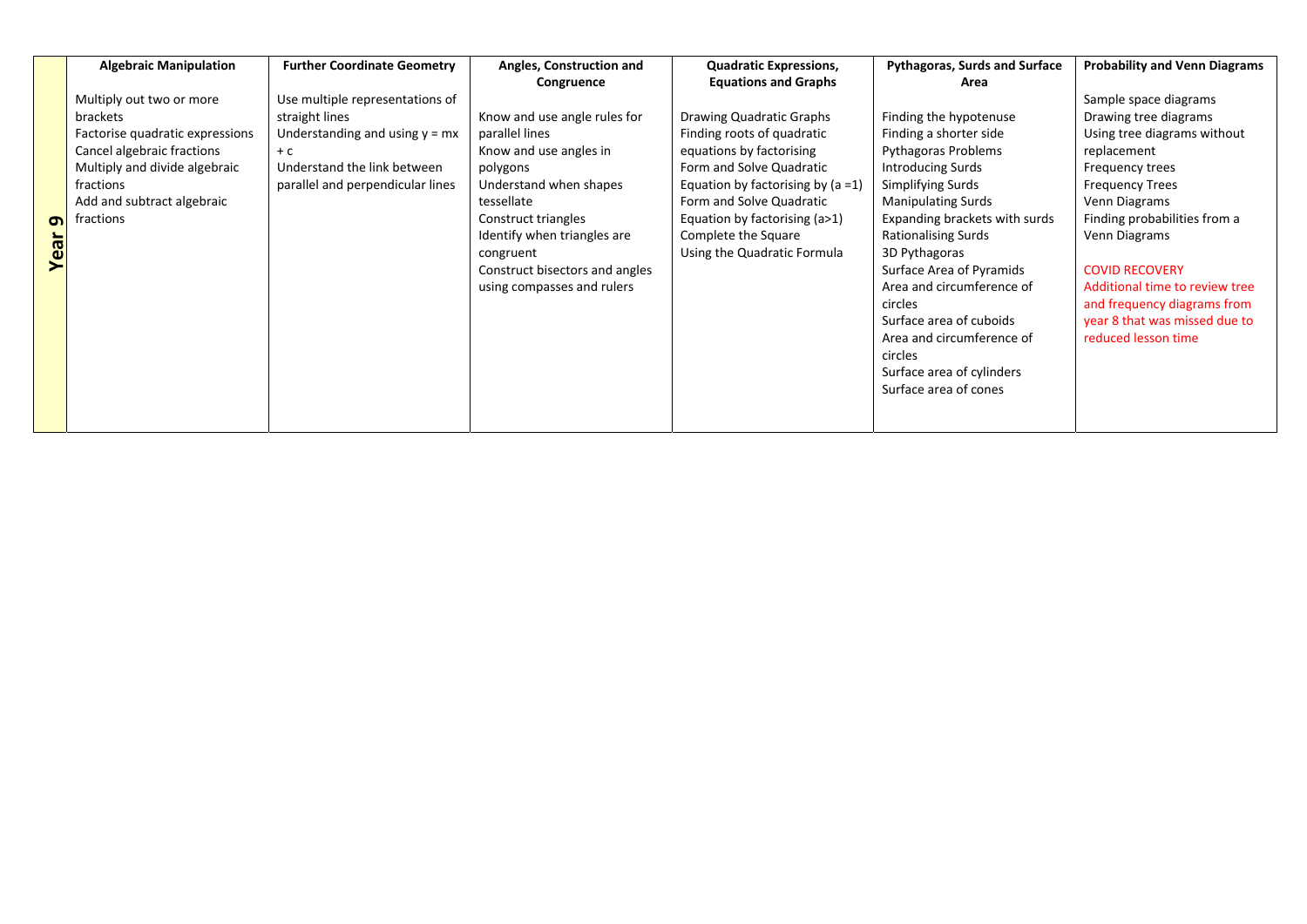|                      | <b>Trigonometry</b>                                                                                                                                                                                                                                                                                                                                                                                                                                                                                                                                                                                                                                                                        | <b>Circles and Equations</b>                                                                                                                                                                                                                                                                                                                                                                                                                                                                                                                                                                          | <b>Science Skills</b>                                                                                                                                                                                                                                                                                                                                                                                                                                                                                                                                                                                                            | <b>Sequences and Graphs</b>                                                                                                                                                                                                                                                                                                                                                                                                                                                                                                                                                                                                   | <b>Delving into Data</b>                                                                                                                                                                                                                                                                                                                                                                         | <b>Further Probability and</b>                                                                                                                                                                                                                                                                                                                                                                                                                                   |
|----------------------|--------------------------------------------------------------------------------------------------------------------------------------------------------------------------------------------------------------------------------------------------------------------------------------------------------------------------------------------------------------------------------------------------------------------------------------------------------------------------------------------------------------------------------------------------------------------------------------------------------------------------------------------------------------------------------------------|-------------------------------------------------------------------------------------------------------------------------------------------------------------------------------------------------------------------------------------------------------------------------------------------------------------------------------------------------------------------------------------------------------------------------------------------------------------------------------------------------------------------------------------------------------------------------------------------------------|----------------------------------------------------------------------------------------------------------------------------------------------------------------------------------------------------------------------------------------------------------------------------------------------------------------------------------------------------------------------------------------------------------------------------------------------------------------------------------------------------------------------------------------------------------------------------------------------------------------------------------|-------------------------------------------------------------------------------------------------------------------------------------------------------------------------------------------------------------------------------------------------------------------------------------------------------------------------------------------------------------------------------------------------------------------------------------------------------------------------------------------------------------------------------------------------------------------------------------------------------------------------------|--------------------------------------------------------------------------------------------------------------------------------------------------------------------------------------------------------------------------------------------------------------------------------------------------------------------------------------------------------------------------------------------------|------------------------------------------------------------------------------------------------------------------------------------------------------------------------------------------------------------------------------------------------------------------------------------------------------------------------------------------------------------------------------------------------------------------------------------------------------------------|
|                      |                                                                                                                                                                                                                                                                                                                                                                                                                                                                                                                                                                                                                                                                                            |                                                                                                                                                                                                                                                                                                                                                                                                                                                                                                                                                                                                       |                                                                                                                                                                                                                                                                                                                                                                                                                                                                                                                                                                                                                                  |                                                                                                                                                                                                                                                                                                                                                                                                                                                                                                                                                                                                                               |                                                                                                                                                                                                                                                                                                                                                                                                  | <b>Combinatorics</b>                                                                                                                                                                                                                                                                                                                                                                                                                                             |
| $\mathbf{a}$<br>Year | Use trigonometric ratios to find<br>missing lengths and angle sin<br>triangles<br>Finding the hypotenuse<br>Finding a shorter side<br>Pythagoras Problems<br><b>Introducing Surds</b><br>Simplifying Surds<br><b>Manipulating Surds</b><br>Expanding brackets with surds<br>Find exact values for sin theta,<br>cos theta and tan theta for key<br>angle<br>Solving area problems using<br>Pythagoras and Trigonometry<br><b>HIGHER ONLY</b><br><b>Rationalising Surds</b><br>Use the Sine and Cosine rules to<br>find missing lengths and angles.<br>Find the area of triangles using<br>trigonometry<br><b>COVID RECOVERY</b><br>Additional time given to<br>reviewing surds from year 9 | Solving and forming<br>simultaneous equations by<br>elimination<br>Calculate arc lengths, angles and<br>areas of sectors<br>Drawing Quadratic Graphs<br>Finding roots of quadratic<br>equations by factorising<br>Form and Solve Quadratic<br>Equation by factorising.<br><b>HIGHER ONLY</b><br>Quadratic Equation by<br>factorising $(a>1)^*$<br>Solving and forming<br>simultaneous equations by<br>substitution<br>Equation of a Circle<br>Finding the intersection of lines<br>and curves<br><b>COVID RECOVERY</b><br>Additional time given to<br>reviewing factorising quadratics<br>from year 9 | <b>Related Calculations</b><br><b>Negative Indices</b><br><b>Standard Form</b><br>Solve problems involving<br>measure such as speed, density<br>and pressure.<br><b>Changing Units</b><br>Surface Area of Prisms.<br>cylinders, cones and spheres.<br>Volume of prisms, cylinders,<br>cones, pyramids & spheres.<br><b>HIGHER ONLY</b><br><b>Fractional Indices</b><br><b>Index Laws in Context</b><br>Approximate the gradient of a<br>curve at a given point and the<br>area under a graph.<br>Interpret these values in real-<br>life problems including<br>kinematic graphs.<br>Further volume and surface<br>area problems. | Using iterative methods to<br>generate sequences<br>nth term of linear sequence<br>Sequences and Ratio<br><b>Combining Ratios</b><br>1:n<br><b>Unit Pricing</b><br>Solve Direct and Inverse<br><b>Proportion Problems</b><br>Recognise different types of<br>graphs<br><b>HIGHER ONLY</b><br><b>Quadratic Sequences</b><br>Iterative methods<br><b>Quadratic Inequalities</b><br><b>Compound Functions</b><br><b>Inverse Functions</b><br>Recognise and draw cubic and<br>reciprocal functions<br>Recognise and draw graphs of<br>exponential functions<br>Recognise and sketch<br>translations and reflections of<br>graphs. | Working with averages and<br>range<br>Estimating the Mean from a<br>grouped Frequency Table<br>Constructing and Interpreting<br>Pie Charts<br>Use tables and line graphs to<br>represent time series<br><b>HIGHER ONLY</b><br>Construct and Interpret<br><b>Cumulative Frequency Tables</b><br>and Graphs<br>Construct and Interpret<br><b>BoxPlots</b><br>Construct and Interpret<br>Histograms | Combinations<br>Understanding independent<br>events (From Year 9 Summer 2)<br>Using Two way tables<br>Using Tree Diagrams (From Year<br>9 Summer 2)<br><b>HIGHER ONLY</b><br>Conditional Probability from<br><b>Tree Diagrams</b><br>Conditional Probability from<br>Venn Diagrams<br>Algebraic Probability problems<br><b>COVID RECOVERY</b><br>Additional time to review<br>complex tree diagrams from<br>year 9 that was missed due to<br>reduced lesson time |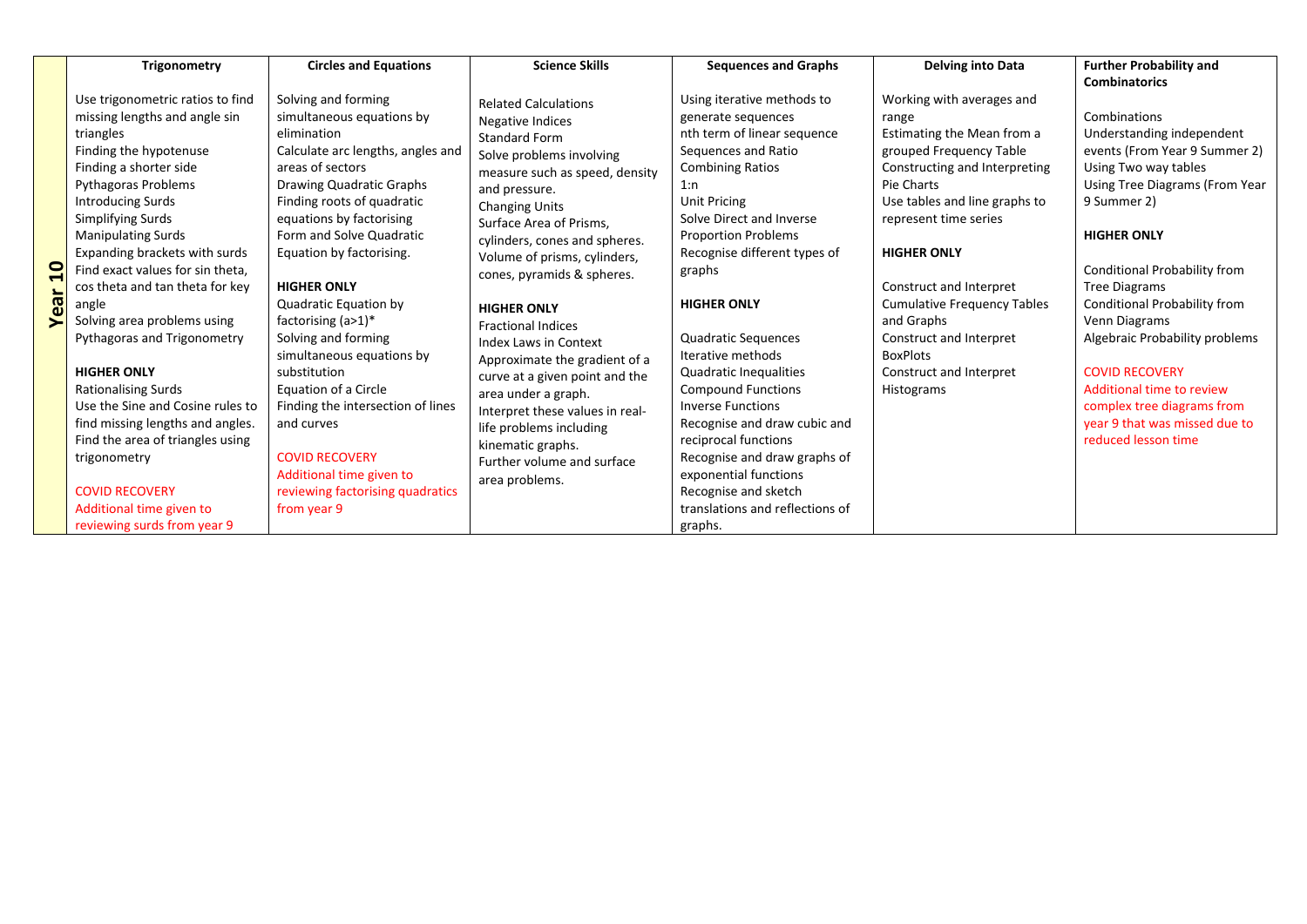|                       | <b>FOUNDATION</b>                                                                                                                                                                                                                                                                                                                                                                                                                                                               | <b>FOUNDATION</b>                                                                                                                                                                                                                               | <b>FOUNDATION</b>                                                                                                                                                                                                                                                                                                                             | <b>FOUNDATION</b>                                                                            | See bespoke Mid-term plan for                                                                                                                   | See bespoke Mid-term plan for                                                                  |
|-----------------------|---------------------------------------------------------------------------------------------------------------------------------------------------------------------------------------------------------------------------------------------------------------------------------------------------------------------------------------------------------------------------------------------------------------------------------------------------------------------------------|-------------------------------------------------------------------------------------------------------------------------------------------------------------------------------------------------------------------------------------------------|-----------------------------------------------------------------------------------------------------------------------------------------------------------------------------------------------------------------------------------------------------------------------------------------------------------------------------------------------|----------------------------------------------------------------------------------------------|-------------------------------------------------------------------------------------------------------------------------------------------------|------------------------------------------------------------------------------------------------|
|                       | <b>Types of Number</b>                                                                                                                                                                                                                                                                                                                                                                                                                                                          | Percentages                                                                                                                                                                                                                                     | <b>Measures</b>                                                                                                                                                                                                                                                                                                                               | Probability                                                                                  | each class                                                                                                                                      | each class                                                                                     |
|                       |                                                                                                                                                                                                                                                                                                                                                                                                                                                                                 |                                                                                                                                                                                                                                                 |                                                                                                                                                                                                                                                                                                                                               |                                                                                              |                                                                                                                                                 |                                                                                                |
|                       | Rounding and Estimation                                                                                                                                                                                                                                                                                                                                                                                                                                                         | <b>Representing Data</b>                                                                                                                                                                                                                        | Perimeter, Area and Volume                                                                                                                                                                                                                                                                                                                    | Angle Properties                                                                             |                                                                                                                                                 |                                                                                                |
|                       | <b>Using Number</b>                                                                                                                                                                                                                                                                                                                                                                                                                                                             | Averages and Spread                                                                                                                                                                                                                             | Ratio & Proportion                                                                                                                                                                                                                                                                                                                            | Working with Graphs                                                                          |                                                                                                                                                 |                                                                                                |
|                       | Simplify and Solve                                                                                                                                                                                                                                                                                                                                                                                                                                                              | <b>Right-angled Triangles</b>                                                                                                                                                                                                                   | Constructions                                                                                                                                                                                                                                                                                                                                 | <b>Transformations</b>                                                                       |                                                                                                                                                 |                                                                                                |
| Year <sub>11</sub>    | <b>COVID RECOVERY</b><br>End of year 10 QLA's used to<br>identify gaps in knowledge in<br>the above topics to create<br>bespoke MTPs for each<br>foundation class. This continues<br>throughout this year.<br><b>HIGHER</b><br>Surface Area and Volume (From<br>Year 10 Spring 1)<br>Transformations<br><b>Similar Shapes</b><br><b>Vector Geometry</b><br><b>COVID RECOVERY</b><br>Additional curriculum teaching<br>time given to these topics to<br>ensure full understating | <b>HIGHER</b><br><b>Function Notation</b><br><b>Compound Functions</b><br><b>Inverse Functions</b><br>Quadratic Sequences<br>Using Iteration to solve<br>equations<br><b>COVID RECOVERY</b>                                                     | <b>HIGHER</b><br>Construct and Interpret<br><b>Cumulative Frequency Tables and</b><br>Graphs<br><b>Construct and Interpret BoxPlots</b><br>Construct and Interpret<br>Histograms<br><b>COVID RECOVERY</b><br>Constructions added into the<br>curriculum here as it has not<br>been taught at all during covid<br>due to equipment challenges. | <b>HIGHER</b><br>To be determined from Mock<br>QLA - bespoke mid-term<br>plan for each class |                                                                                                                                                 |                                                                                                |
|                       | <b>AUT1</b>                                                                                                                                                                                                                                                                                                                                                                                                                                                                     | <b>AUT 2</b>                                                                                                                                                                                                                                    | SPR <sub>1</sub>                                                                                                                                                                                                                                                                                                                              | SPR <sub>2</sub>                                                                             | SUM <sub>1</sub>                                                                                                                                | <b>SUM2</b>                                                                                    |
| Level 2 Further Maths | Expanding brackets using<br>Pascal's Triangle<br>Working with straight lines                                                                                                                                                                                                                                                                                                                                                                                                    | Using Trigonometric identities<br>to simplify expressions and<br>proof further identities<br>Using Trigonometric identities<br>to solve trigonometric<br>equations in given intervals<br>Using factor Theorem to<br>factorise cubic expressions | Solving linear equations in three<br>unknowns<br>Equation of a Circle with centre<br>(a, b)<br>Geometric Proof                                                                                                                                                                                                                                | Differentiation<br><b>Equations of Tangents and</b><br><b>Normals</b>                        | Increasing and Decreasing<br>Functions<br><b>Stationary Points and</b><br>Classification<br>Sketching and Interpreting<br>Curves using calculus | Limiting value of a sequence<br>Drawing piece-wise functions<br>Domain and Range of a Function |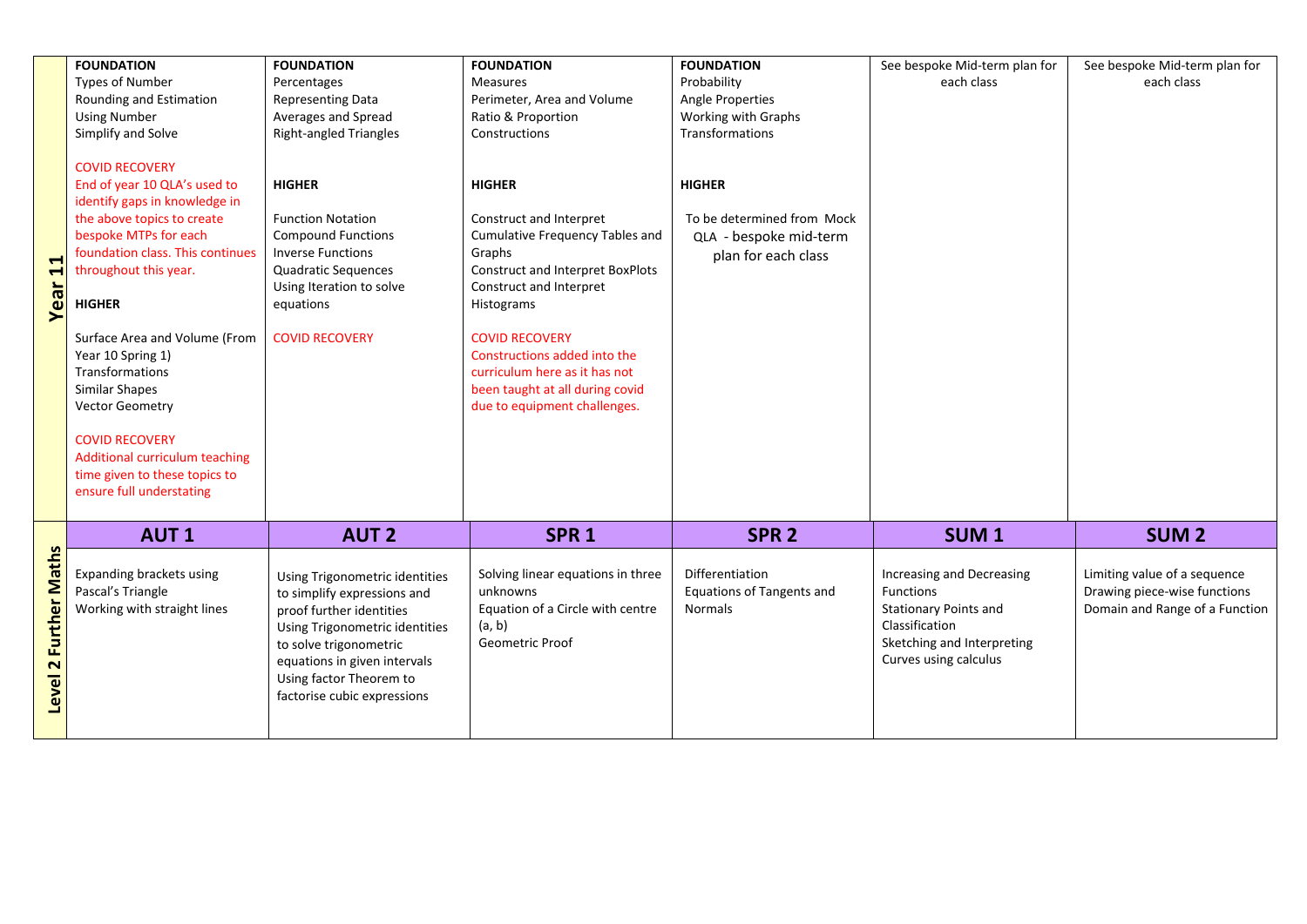|                                                          | <b>AUT1</b>                                                                                                                                                                                                                                                                                                                                                                                                                                                                                                                                                                  | <b>AUT 2</b>                                                                                                                                                                                                                                                                                                                                                                              | SPR <sub>1</sub>                                                                                                                                                                                                                                                                                                                                                                                                                                                                                                                                                                           | SPR <sub>2</sub>                                                                                                                                                                                                                                                                                                                                        | SUM <sub>1</sub>                                                               | <b>SUM2</b>                                                                                                                                                                                                                                  |
|----------------------------------------------------------|------------------------------------------------------------------------------------------------------------------------------------------------------------------------------------------------------------------------------------------------------------------------------------------------------------------------------------------------------------------------------------------------------------------------------------------------------------------------------------------------------------------------------------------------------------------------------|-------------------------------------------------------------------------------------------------------------------------------------------------------------------------------------------------------------------------------------------------------------------------------------------------------------------------------------------------------------------------------------------|--------------------------------------------------------------------------------------------------------------------------------------------------------------------------------------------------------------------------------------------------------------------------------------------------------------------------------------------------------------------------------------------------------------------------------------------------------------------------------------------------------------------------------------------------------------------------------------------|---------------------------------------------------------------------------------------------------------------------------------------------------------------------------------------------------------------------------------------------------------------------------------------------------------------------------------------------------------|--------------------------------------------------------------------------------|----------------------------------------------------------------------------------------------------------------------------------------------------------------------------------------------------------------------------------------------|
| <b>Mechanics Route</b><br>S<br>⋖<br>$\mathbf{z}$<br>Year | <b>STRAIGHT LINES AND CIRCLES</b><br>Distance between two points<br>and midpoints<br>The equation of a straight line<br>Parallel and perpendicular lines<br>The equation of a circle<br>Solving problems with lines and<br>circles<br><b>PROOF</b><br>Mathematical arguments and<br>notation<br>Proof by deduction, exhaustion<br>and counter-example<br><b>POLYNOMIALS</b><br>Polynomial division<br>The factor theorem<br>Sketching polynomial functions<br><b>COVID RECOVERY</b><br>Additional assessment put into<br>place within the frst three<br>weeks to assess GCSE | <b>BINOMIAL EXPANSION</b><br>Understanding the Binomial<br>Theorem<br>Solving problems involving<br>binomial coefficients<br>Applications of the Binomial<br>Theorem<br><b>KINEMATICS IN ONE</b><br><b>DIMENSION</b><br>Displacement, velocity and<br>acceleration<br><b>Calculus and kinematics</b><br>Displacement-time graphs<br>Velocity-time graphs<br>Problems involving kinematics | <b>FORCES AND NEWTON'S LAWS</b><br>Deriving the constant<br>acceleration formula<br>Solving problems involving the<br>constant acceleration formula<br>and vertical motion<br>Newton's Laws of motion<br>Problems involving gravity and<br>resultant forces<br>Types of forces, gravity and<br>weight<br>Forces in equilibrium<br><b>VECTORS</b><br>Describe vectors using<br>magnitude and direction<br>Addition and subtraction of<br>vectors<br>Problems involving equal and<br>parallel vectors<br>Understand position and<br>displacement vectors<br>Use vectors to solve geometrical | <b>FORCES AND NEWTON'S LAWS</b><br>Newton's third law<br>Normal reaction force<br>Solving complex problems in<br>involving equilibrium<br>Connected particles<br>Problems involving pulleys<br><b>INTEGRATION</b><br>Rules for integration<br>Finding the equation of a curve<br>Definite integrals<br>Calculate the area between a<br>curve and a line | <b>VARIABLE ACCELERATION</b><br><b>BESPOKE REVISION / MOCK</b><br><b>EXAMS</b> | <b>SEQUENCES AND SERIES</b><br>Term-to-term and position-to-<br>term rules<br>Sigma notation<br>Arithmetic sequences and series<br>Geometric sequences and series<br>Infinite geometric series<br>Mixed arithmetic and geometric<br>problems |
|                                                          | knowledge and understanding<br>needed for A Level maths. Low<br>scores lead to student-teacher<br>meeting and attendance to<br>interventions                                                                                                                                                                                                                                                                                                                                                                                                                                 |                                                                                                                                                                                                                                                                                                                                                                                           | problems                                                                                                                                                                                                                                                                                                                                                                                                                                                                                                                                                                                   |                                                                                                                                                                                                                                                                                                                                                         |                                                                                |                                                                                                                                                                                                                                              |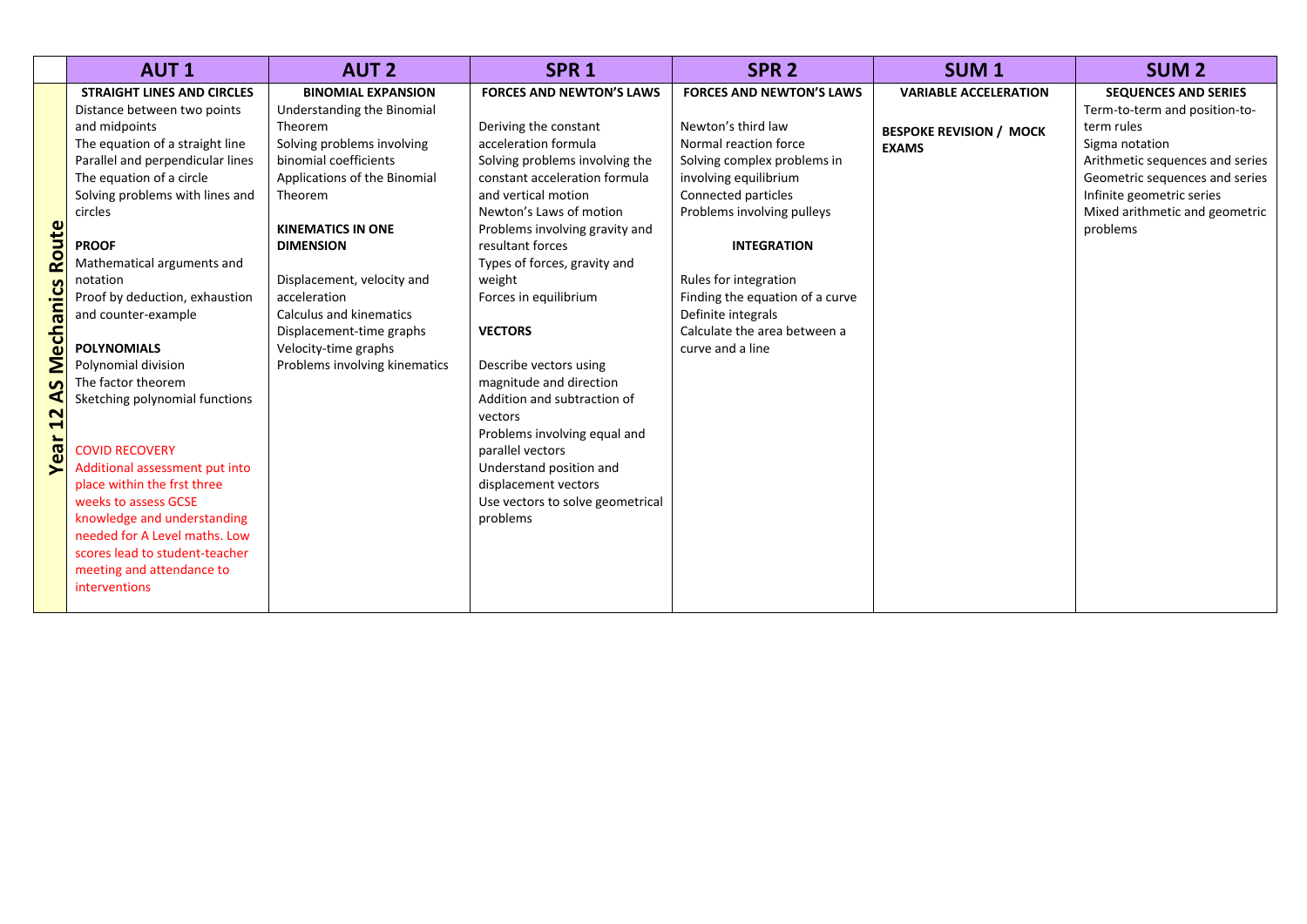|                                | <b>ALGEBRAIC MANIPULATION</b>   | <b>DATA PRESENTATION AND</b>                         | <b>STATISTICAL SAMPLING AND</b> | <b>DIFFERENTIATION</b>                              | <b>EXPONENTIALS</b>             | <b>FUNCTIONS</b>               |
|--------------------------------|---------------------------------|------------------------------------------------------|---------------------------------|-----------------------------------------------------|---------------------------------|--------------------------------|
|                                | Laws of indices                 | <b>REPRESENTATION</b>                                | <b>HYPOTHESIS TESTING</b>       |                                                     |                                 | Mappings and functions         |
|                                | Surds                           | Draw and interpret statistical                       | Methods of sampling             |                                                     | Graphs of exponential and       | Domain and range               |
|                                |                                 | diagrams including histograms,                       | Hypothesis testing for the      | Sketching derivatives<br>Differentiation from first | logarithmic functions           | Composite functions            |
|                                |                                 |                                                      | binomial distribution           |                                                     |                                 | Inverse functions              |
| <b>AS Statistics Route</b>     | <b>QUADRATIC EQUATIONS</b>      | cumulative frequency diagrams                        |                                 | principals                                          | Solve problems involving        |                                |
|                                | Solving quadratic equations     | and box and whisker plots                            | Understand critical regions for | Rules of differentiation                            | exponential functions           |                                |
|                                | Graphs of quadratic equations   | Standard deviation                                   | hypothesis testing.             | Interpreting derivatives and                        | Approximate an exponential      | <b>FURTHER TRANSFORMATIONS</b> |
|                                | Completing the square           | Calculate and interpret the                          |                                 | second derivatives                                  | model as a straight line        | <b>OF GRAPHS</b>               |
|                                | Quadratic inequalities          | mean, standard deviation and                         | <b>TRIGONOMETRY</b>             | Solving problems involving                          |                                 | Combined graph                 |
|                                | The discriminant                | variance from frequency tables.                      | Graphs of sine, cosine and      | tangents, normal and stationary                     | <b>BESPOKE REVISION / MOCK</b>  | transformations                |
|                                | Disguised quadratics            | Interpret correlation                                | tangent functions               | points                                              | <b>EXAMS</b>                    | The modulus function           |
|                                |                                 | coefficients and regression lines                    | Trigonometric identities        | Optimisation                                        |                                 | Solving modulus equations and  |
|                                |                                 | Calculate and determine                              | Solving trigonometric equations |                                                     |                                 | inequalities                   |
|                                | <b>GRAPHS, LINEAR AND</b>       | outliers                                             | in degrees                      | <b>LOGARITHMS</b>                                   |                                 |                                |
|                                | <b>QUADRATIC INEQUALITIES</b>   |                                                      | Transformations of              | Understand the relationship                         |                                 |                                |
|                                | Intersections of graphs         | PROBABILITY AND STATISTICAL                          | trigonometric graphs            | between logarithms and indices                      |                                 |                                |
| Year <sub>12</sub>             | Transforming graphs             | <b>DISTRIBUTIONS</b>                                 |                                 | Understand the laws of                              |                                 |                                |
|                                | <b>Reciprocal Graphs</b>        | Mutually exclusive and                               |                                 | logarithms                                          |                                 |                                |
|                                | Sketching inequalities          | independent probabilities                            |                                 | Solve exponential equations                         |                                 |                                |
|                                |                                 | Probability distributions                            |                                 | including disguised quadratics                      |                                 |                                |
|                                |                                 | The binomial distribution                            |                                 |                                                     |                                 |                                |
|                                | <b>AUT1</b>                     | <b>AUT 2</b>                                         | SPR <sub>1</sub>                | SPR <sub>2</sub>                                    | SUM <sub>1</sub>                | <b>SUM2</b>                    |
|                                |                                 |                                                      |                                 |                                                     |                                 |                                |
|                                |                                 |                                                      |                                 |                                                     |                                 |                                |
|                                | <b>RADIAN MEASURE</b>           | <b>FURTHER DIFFERENTIATION</b>                       | <b>DIFFERNETIAL EQUATIONS</b>   | <b>FORCES IN CONTEXT</b>                            | <b>APPLICATIONS OF VECTORS</b>  |                                |
|                                | Understanding radians as an     | The chain rule                                       | Solving differential equations  |                                                     |                                 |                                |
|                                | angle measure                   | The product rule                                     | with 1 or 2 variables           | Resolving forces                                    | Describing motion in two        |                                |
|                                | Inverse trigonometric functions | The quotient rule                                    | Modelling with differential     | Coefficient of friction                             | dimensions                      |                                |
|                                | Solving trigonometric equations | Implicit differentiation                             | equations                       | Motion on a slope                                   | Constant acceleration equations |                                |
|                                | in radians                      | Differentiation of inverse                           |                                 |                                                     | Calculus with vectors           |                                |
|                                | Modelling with trigonometric    | functions                                            | <b>MOMENTS</b>                  | <b>PROJECTILES</b>                                  |                                 |                                |
|                                | functions                       |                                                      |                                 |                                                     | <b>BESPOKE REVISION / MOCK</b>  |                                |
|                                | Arc length and sector area      | <b>FURTHER APPLICATIONS OF</b>                       | The turning effect of a force   | Modelling projectile motion                         | <b>EXAMS</b>                    |                                |
|                                | Small angle approximations      | <b>CALCULUS</b>                                      | Equilibrium                     | The trajectory of a projectile                      |                                 |                                |
|                                |                                 | Concave and convex curves                            |                                 |                                                     |                                 |                                |
|                                | <b>PROOF</b>                    | Points of inflection                                 |                                 |                                                     |                                 |                                |
|                                | Proof by contradiction          | Parametric equations                                 |                                 |                                                     |                                 |                                |
|                                | Criticising proof               | Differentiating parametric                           |                                 |                                                     |                                 |                                |
|                                |                                 | equations                                            |                                 |                                                     |                                 |                                |
|                                | <b>APPLICATIONS OF VECTORS</b>  | Integrating parametric                               |                                 |                                                     |                                 |                                |
| <b>Year 13 Mechanics Route</b> | Vectors in three dimensions     | equations                                            |                                 |                                                     |                                 |                                |
|                                | Solving geometrical problems    | Connected rates of change                            |                                 |                                                     |                                 |                                |
|                                |                                 | Finding complex areas e.g.                           |                                 |                                                     |                                 |                                |
|                                |                                 | between 2 curves, between a<br>curve and the y-axis. |                                 |                                                     |                                 |                                |